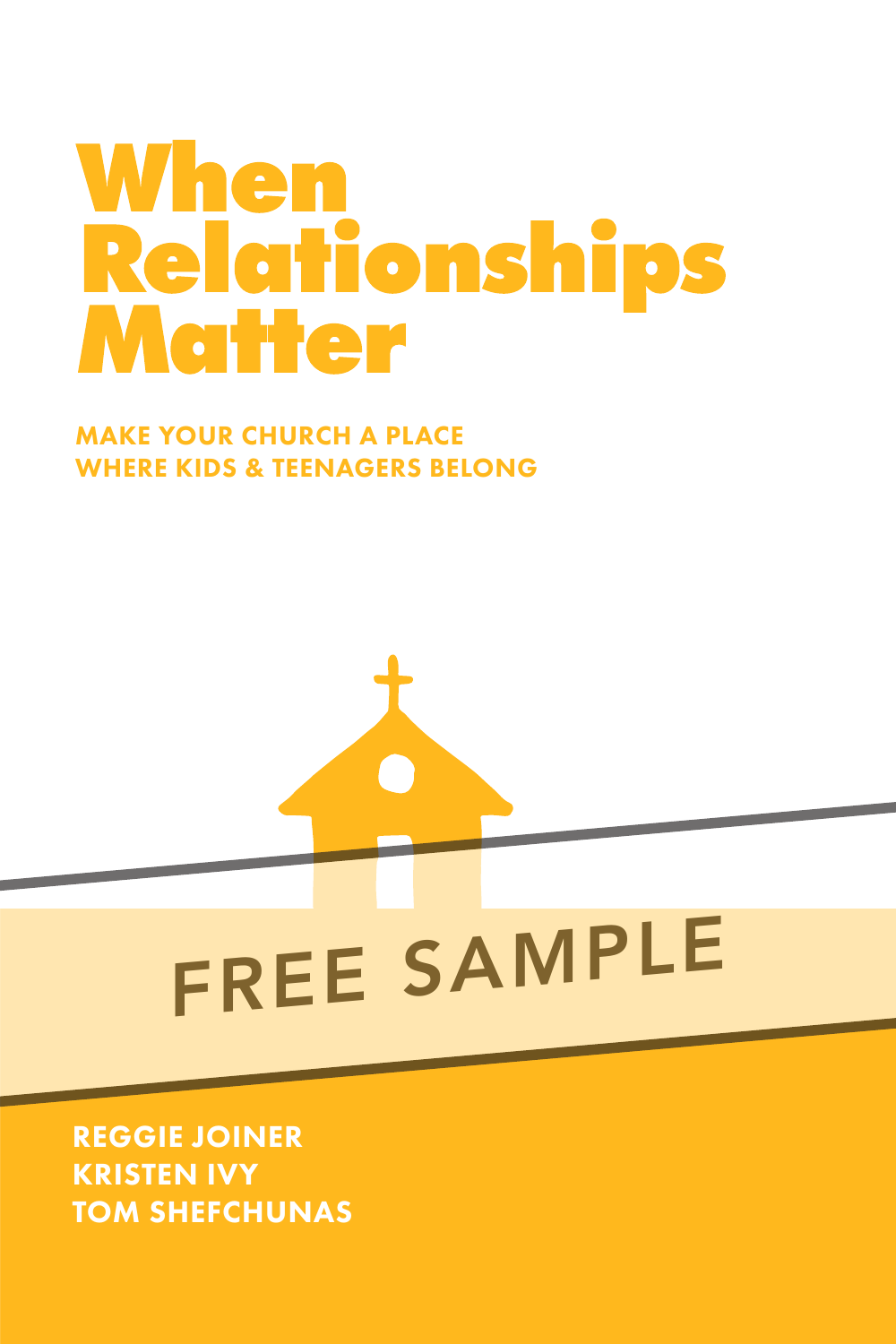When Relationships Matter: Make Your Church A Place Where Kids & Teenagers Belong Published by Orange, a division of The reThink Group, Inc.

5870 Charlotte Lane, Suite 300 Cumming, GA 30040 U.S.A.

The Orange logo is a registered trademark of The reThink Group, Inc.

All rights reserved. Except for brief excerpts for review purposes, no part of this book may be reproduced or used in any form without written permission from the publisher.

All Scripture quotations, unless otherwise noted, are taken from the Holy Bible, New International Version®. NIV®. Copyright © 1973, 1978, 1984 by International Bible Society. Used by permission of Zondervan.

Other Orange products are available online and direct from the publisher. Visit our website at www.ThinkOrange.com for more resources like these.

ISBN: 978-1-63570-093-0

©2019 The reThink Group, Inc.

Authors: Reggie Joiner, Kristen Ivy, Tom Shefchunas Lead Editor: Afton Phillips Editing Team: Afton Phillips, Adriana Howard, Laurin Greco, Lane Jones, Mike Jeffries Design: Ryan Boon, FiveStone Layout: Jacob Hunt Project Manager: Nate Brandt

Printed in the United States of America

First Edition 2019

1 2 3 4 5 6 7 8 9 10

04/23/19

Copies of this book are available for distribution in churches, schools, and other venues at a significant quantity discount. For more details, go to www.OrangeStore.org.

This book is based on conference presentations, training resources and Orange publicatons on creating a Lead Small Culture.

# **WHEN RELATIONSHIPS MATTER**

**Make Your Church a Place Where Kids & Teenagers Belong**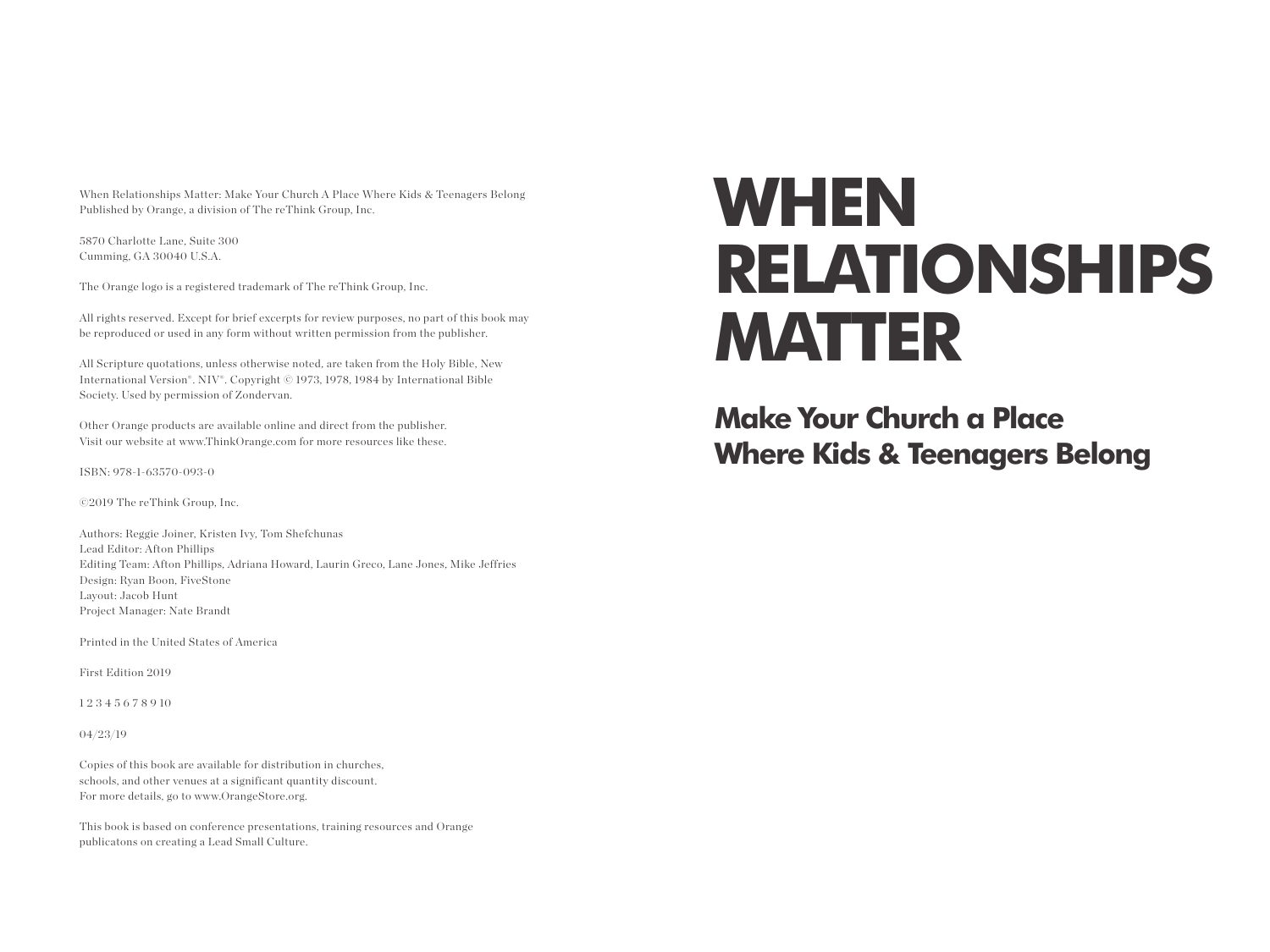## **TABLE OF CONTENTS**

#### IMPROVE YOUR STRUCTURE SO RELATIONSHIPS MATTER ................ 34

### **EMPOWER LEADERS WHO MAKE RELATIONSHIPS MATTER .............. 90**

### **CREATE EXPERIENCES TO MAKE RELATIONSHIPS MATTER .............. 140**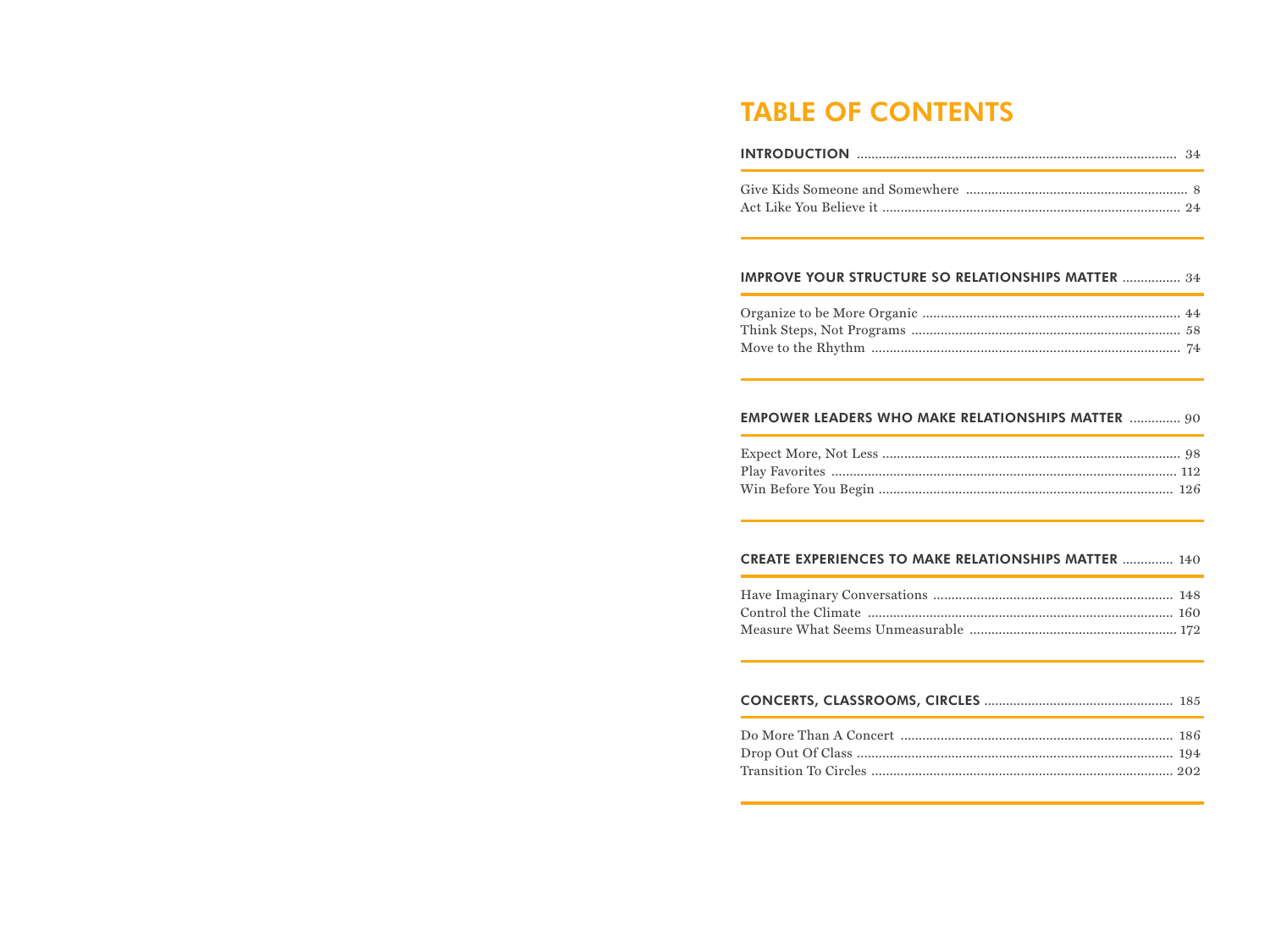# INTRODUCTION

These pages explore the values and practices that drive<br>
leaders who believe it's important to build a relationally<br>
driven model of church. It's specifically designed to help<br>
then work a church submer than we all we are leaders who believe it's important to build a relationally

These leaders share a common conviction that kids and teenagers need other adults besides their parents.

They need other adults . . . who believe in God. who believe in them. and who give them a place to belong.

That's why we wrote this book.

question or solves every problem.

If you want to influence what kids believe about God, themselves,

and champion the belief that relationships with kids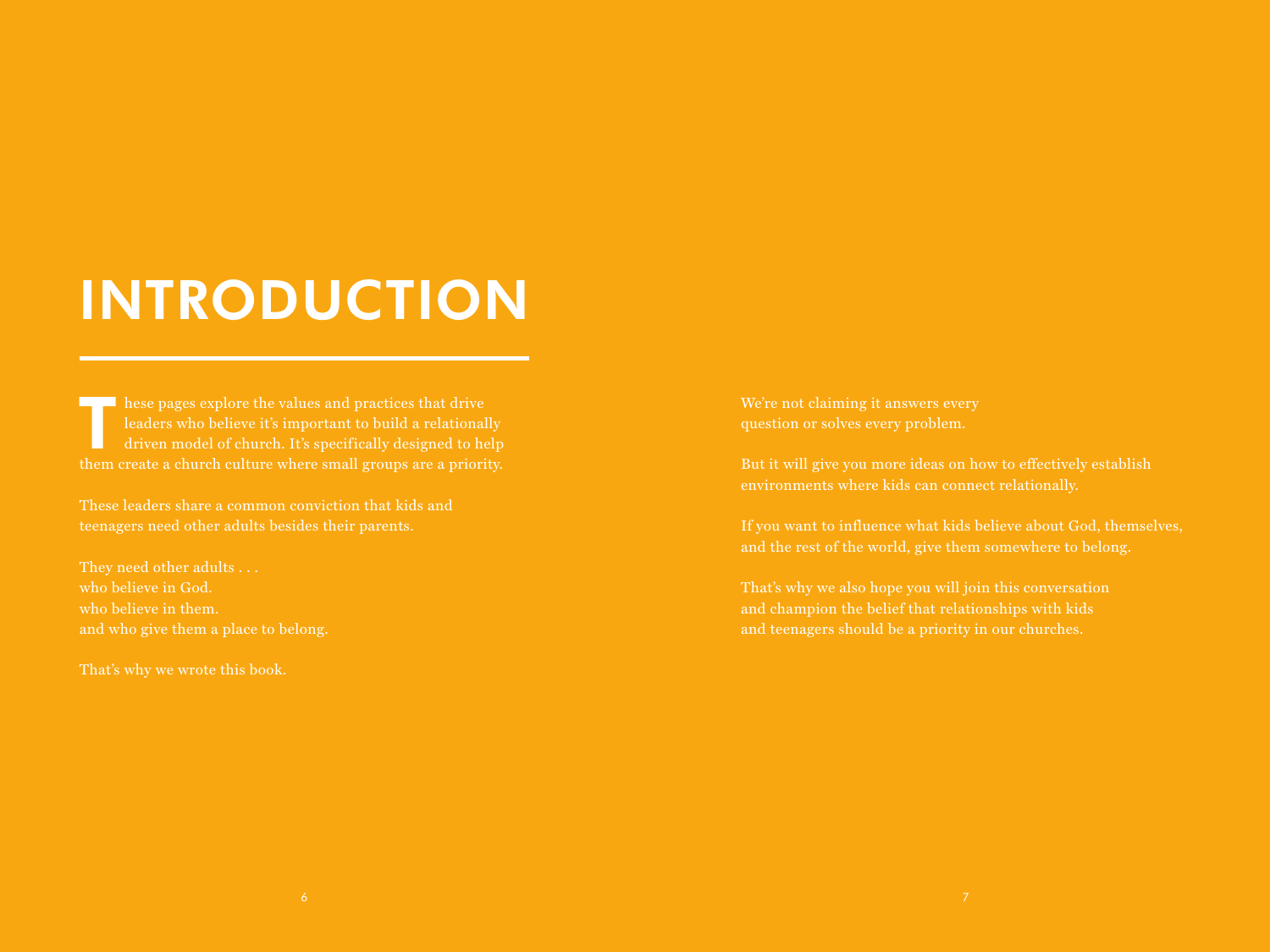## **CHAPTER 1 GIVE KIDS SOMEONE AND SOMEWHERE**

I love nouns. It's probably because nouns were the easiest<br>things for me to identify when I (Reggie) had to diagram<br>sentences for Miss McGuffey's class in high school. Nouns ar<br>simple. They're just a person, place, or thin things for me to identify when I (Reggie) had to diagram sentences for Miss McGuffey's class in high school. Nouns are as confusing as adverbs, participles, or dangling modifiers. (Make sure you don't use that last term in front of middle schoolers.) I'm glad that nouns are clear, tangible, and concrete.

What does that have to do with creating a place for kids to belong? A lot. We think kids and teenagers need two important nouns in their life. They need *someone* and they need *somewhere*.

Before anyone can wrestle with abstract concepts like faith, hope, and the meaning of life, they simply need to know who loves them and where they belong. In my early days, I tried to hand students a list of action verbs before I handed them a few solid nouns. I think I forgot that in the English language, nouns usually come before verbs. Since then, I've learned that before you can expect kids to them. Before you ask teenagers to "go tell the world," you need to give them a safe place where they know they belong.

Kids need two important nouns so they can anchor their lives to They need a *person*. They need a *place*.

Research suggests the earlier they identify the "who"s and "where"s of their life, the more solid their faith. That's where you come in as a ministry leader. You can't force or determine the faith or future of anyone, really. The only thing you can actually do is recruit leaders and establish places so kids can know they belong somewhere.

## Give Kids Someone.

Let's start with the "who." The premise of this book is that most kids need to belong before they can believe, or keep believing. That's why we think it's important to re-arrange your ministry to make sure kids and teenagers have people who know them and a place where they're known. We actually think a small group is one of the best ways to introduce this generation to the concept of a God who loves them unconditionally.

Think about it.

You can't see God.

I've never seen God, and neither have you.

Okay. Maybe you think you have. But I'm going to bet it wasn't actually God.

More than likely, you were staring too long at a cloud formation, or you drank too much Nyquil. The point is there are no tangible, verifiable images you can hold up and say, "This is God."

It's too bad social media didn't exist thousands of years ago. It would have settled a lot of issues for skeptics.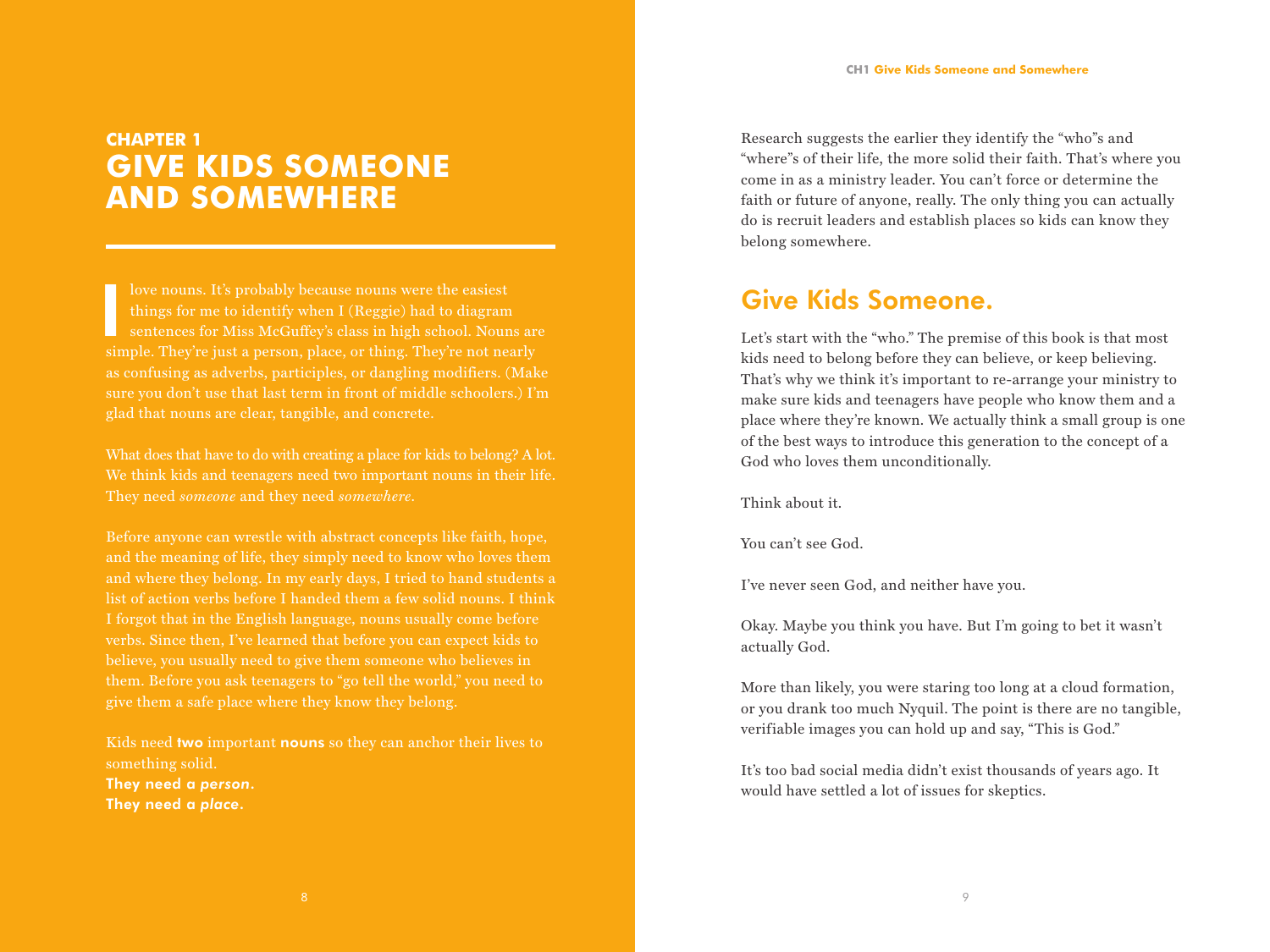Imagine if . . .

Moses sent a pic of God writing the Ten Commandments. Peter uploaded images of Jesus walking on the water. John posted a video of Jesus ascending into heaven on YouTube.

(If social media had been around, it could have settled that whole dinosaur debate, too.)

Your job as a pastor or Christian leader would be a lot easier if those moments had been captured with some actual digital images.

Instead, you probably spend a lot of time trying to convince kids or teenagers to pursue a God they've never seen. It's tricky. God doesn't have an Instagram account or a Facebook page. So, how do you invite people to follow Someone they can't touch or see or hear? And how do you move them toward an authentic and personal faith in a God who may seem distant, vague, and unpredictable?

I (Reggie) have watched hundreds of churches debate which strategy is best for children and teenagers. I've listened to confident leaders promote their interpretation of Biblical truth and advocate their version of church as the solution for the dying faith of a generation. And while we all may not agree on every detail, we are connected by a common mission to help kids and adults grow in their relationship with Jesus Christ.

So, back to the question. How do you build authentic faith in kids and teenagers? We think we have finally discovered the answer. And it's really simple.

Just kidding.

The truth is, it will never be simple. That's the nature of faith and pursuing a relationship with a mysterious and majestic Creator. We aren't writing this book because we think we have the answer, but because we've made a number of key observations through the years about kids and faith. Here are a few . . .

You don't shape a kid's faith by teaching them doctrine. (Whatever you talk them into, someone else can talk them out of.)

You don't shape a kid's faith by persuading them to have better standards.

(They may ultimately give up if they feel like they can't measure up.)

You don't shape a kid's faith by getting them to attend your events.

(At some point, they'll compare the quality of your production to what culture produces, and you'll probably lose.)

But you can shape a kid's faith by connecting them to caring adults who will be present in their life.

Are we saying theology, lifestyle, and church attendance don't matter? Not at all. But we *are* suggesting any of those things, without caring and consistent relationships, will have a limited impact. You don't have to look very far to find sobering stats about the number of teenagers and college students who have walked away from church.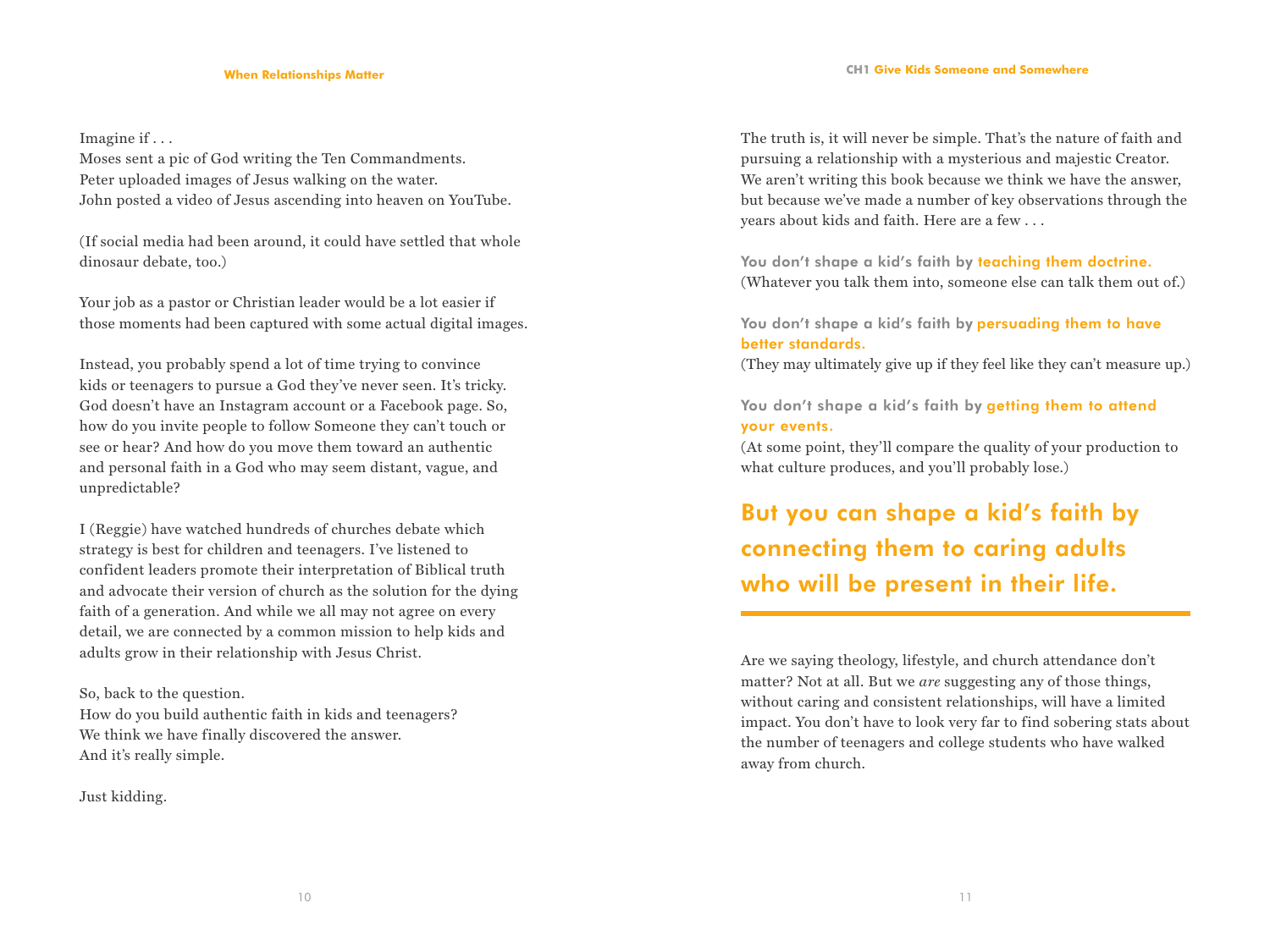Our experience suggests that most kids who grow up and leave church didn't run away from caring relationships. They ran away from . . . prejudice judgment irrelevance and religion.

#### RETHINK DISCIPLESHIP.

For the past twenty years, I (Reggie) have been able to hang out with a distinctive group of college students during the summer. They're the interns who show up to help at summer camps, and they represent a group of college-age individuals who didn't walk away from faith. Instead, they decided to use their summer breaks to invest in the faith of teenagers.

I'm always curious about their stories and what helped shape their faith to this point. At the beginning of the summer, I traditionally take them through an exercise. I ask them to pinpoint a few things in their past that contributed to their spiritual growth. Then, we write those things down on index cards, put them on a creative board, and look for similar patterns in their stories. For nearly two decades the results have been the same. Every defining moment in their stories always comes back to one or more of these five issues.

*Life-changing truths* – change how they see themselves or God

*Spiritual disciplines* – help them connect personally to God *Ministry opportunities* – increase their sense of mission *Pivotal circumstances or events* – compel them to rethink their priorities

*Significant relationships* – help them navigate their spiritual journey

One of the most enlightening moments of these sessions with our camp interns is always the point when we scan the board for the names of people who have impacted their lives. In everyone's story of faith, there are people who have shown up and become catalysts for their spiritual growth. Think about it. If you're reading this right now, chances are, you believe what you believe and you do what you do because of the way someone influenced your faith. More than likely, it wasn't just one person, but several. You could probably write down a short list of people who have been strategic influences in your life.

#### GOD USES PEOPLE.

Just like the people in ancient times developed their view of God as . . . the God of Abraham, the God of Isaac, or the God of Moses,

You've developed a sense of who God is because you have met... the God of Susan, the God of Carlos, or the God of Jeff.

God uses people. That's the point. He always has. Sometimes we forget the God of the Bible is the God of the people of the Bible. God has always used people to demonstrate His story of redemption.

The essence of our faith is linked to the idea that God actually became human. He became one of us. So we could touch Him. Hear Him. See Him.

God simply decided the most effective way to redeem us was to become one of us.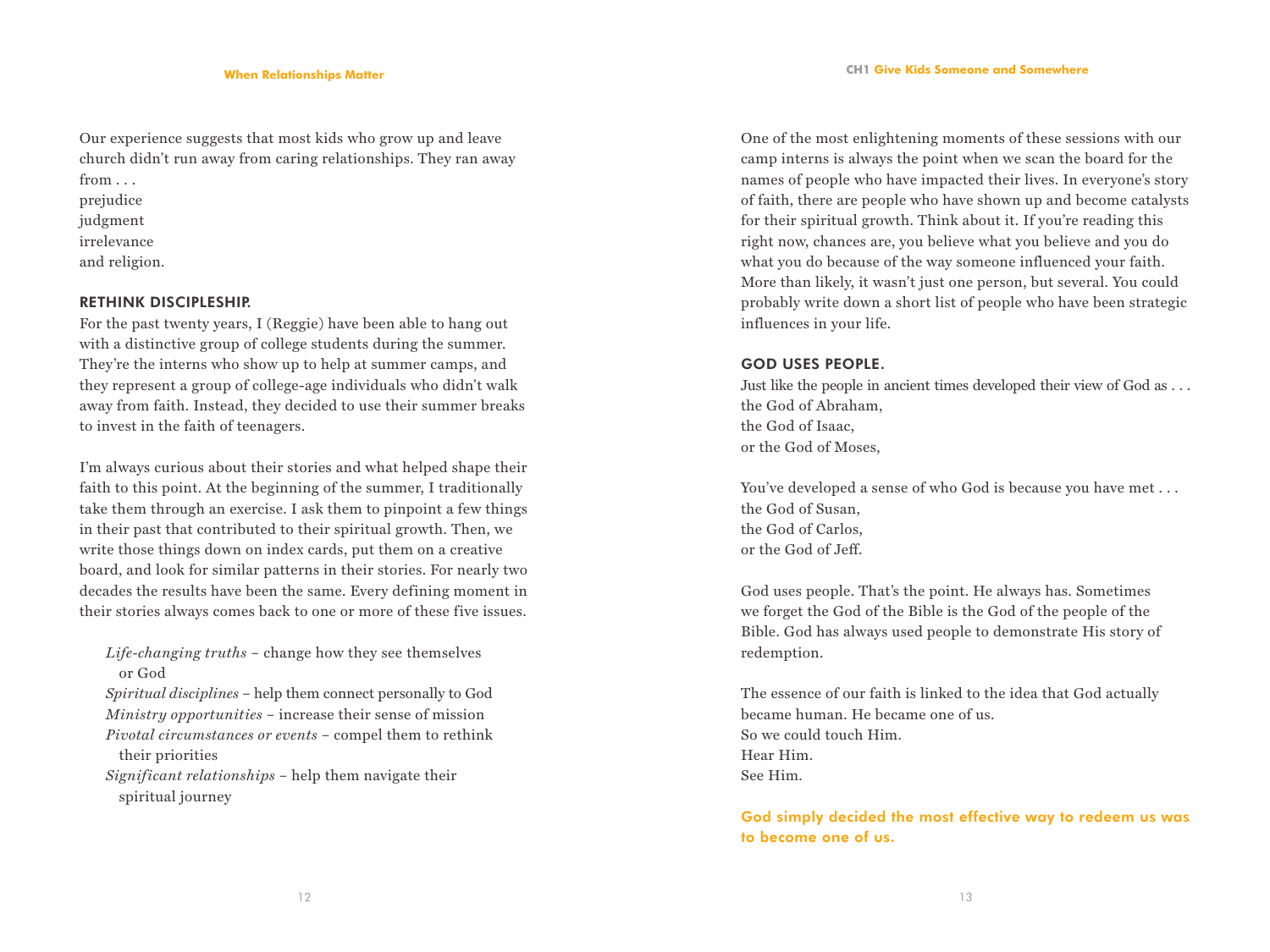The narrative of the Bible is anchored to the fact that God became a man so He could prove how much He loves us. And that Jesus literally became human. What happened on the cross and at the resurrection is so significant that sometimes we fail to recognize what God did just by showing up as a person.

He became us. Not a book. Not a really cuddly looking animal. Not a supernatural being from Ezekiel's vision. But a real, live, breathing human being.

So, what's the point of all of this? As believers, it's possible to get so caught up in our sermons, ordinances, doctrines, spiritual disciplines, and church programs that we forget the character of God was revealed to an ancient culture through an actual Person. Turn that one over in your head when you can't fall asleep at night. Evidently, God saw the need to show who He is to people who couldn't see Him by sending Someone they could see.

> God saw the need to show who He is to people who couldn't see Him by sending Someone they could see.

The incarnation is one of the most complicated paradoxical truths of our Christian faith. When Jesus came to Earth, Jesus was as much man as if He were not God at all, and as much God as if He were not man at all. He is God and man at the same time. He stepped onto the planet so we could see God. This is what makes our faith different from most other religions. We follow a Man who said He is God. He actually said things like, *"Anyone who has seen me has seen the Father." <sup>1</sup>* Of course, that statement raised a few eyebrows with the religious leaders. So they charged Him with blasphemy, convicted Him of a capital crime, and executed Him. The only problem: He is God, so He didn't stay dead.

Of course, because He is God, He accurately predicted He would be killed and then come back to life. For some reason, everyone was surprised when He actually did—but don't judge them too quickly. Sometimes it's just easier to understand things when we're looking backward. It kind of makes sense that what Jesus said before He died became a little clearer to the disciples after He came back to life.

When you read what Jesus says and you believe He actually came back to life, it gives His words a little extra punch. So, if you think something He said seems a little unreasonable or impossible, just remember—He was dead and now He's alive!

With that in mind, here's one of His statements that seems a little outlandish: *"Very truly I tell you, whoever believes in me will do the works I have been doing, and they will do even greater things than these, because I am going to the Father. . . . And I will ask the Father, and He will give you another advocate to help you and be with you forever—the Spirit of truth."* 2 Sounds a little crazy, doesn't it? When He left, Jesus promised to send His Spirit to be

<sup>1.</sup> John 14:9, NIV

<sup>2.</sup> John 14:12, 16-17a, NIV, emphasis added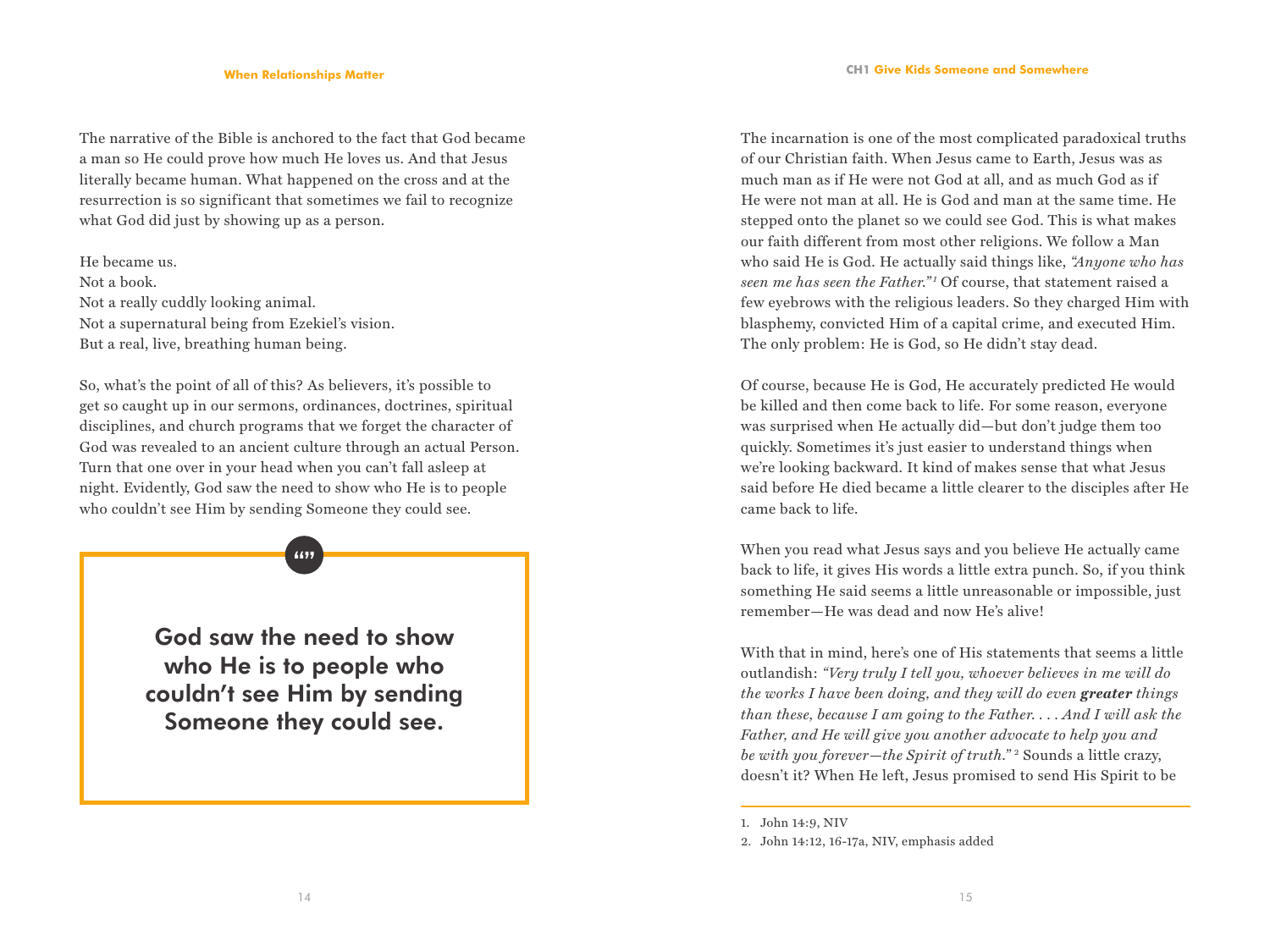here with us. Maybe that explains why He prayed such an unusual prayer, *"Father, just as you are in me and I am in you. May they [those who are followers of Jesus] also be in us so that the world may believe that you have sent me. . . . Then the world will know that you sent me and have loved them even as you have loved me."* <sup>3</sup>

Did you get it? Jesus, the God Man, the Man God, who died and rose again, predicted that one day the world will know He loves them, even though they can't see Him, because they can see the people who are following Him.

Please don't miss this. People can't see God. People can't see Jesus. People can't see the Holy Spirit.

But people can see people who follow God. People can see the Church.

That's why what you do, as a pastor or leader, is so important. The Church has been part of God's strategy for a long time. The best chance someone may have to personally see God is to get a close-up look at the people who follow God.

That's why your mission is simple, but complicated. You're supposed to do what Jesus did. Show up in the lives of others so they can see God. Engage with broken people so they can believe in the Jesus who bled for them. That's why the work of your church is so critical. You are called to do more than simply make a presentation of the Gospel. You are called to engage in the messiness of humanity because of the Gospel. You are compelled by the Spirit of Christ in you to convince your world that God

loves them by the way you love them. The fact is, the Church is one of the most divinely strategic organizations that exists. But when or if a church fails to make relationships a priority, it risks becoming irrelevant.

4477

The most valuable resources you have to help people see God are the people in your church who know God.

So, let's settle it.

God wired your faith to be shaped and influenced by someone else's faith.

And God designed you to love people in such a way they can see Him working in you.

Regardless of the style or size of your church, your greatest asset to building faith in the next generation isn't your Bible study, worship band, facilities, or budget.

The most valuable resources you have to help people see God are the people in your church who know God.

And if you hope to help a generation of kids and teenagers know God, then you have to be strategic about how you connect them to small group leaders who believe in God and who believe in them.

<sup>3.</sup> John 17:21b, 23b, NIV, emphasis added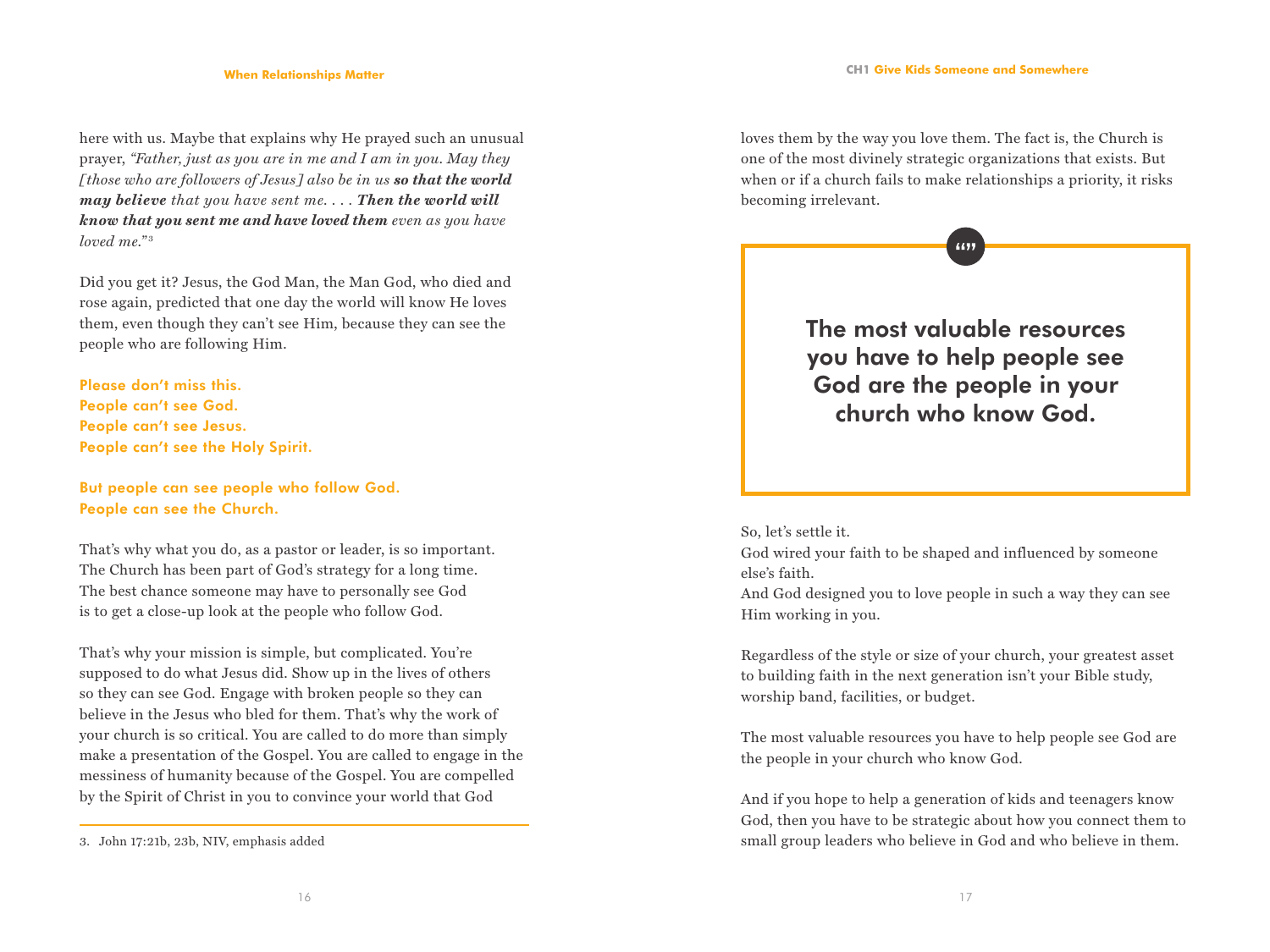When *Fortune* magazine named "The World's 50 Greatest Leaders," Geoffrey Canada was number twelve on the list. Canada has been someone we've respected for years because of his work with children and teenagers. A few years ago, we had the privilege of meeting with him. Canada is an education reformer who grew up in the South Bronx, went to Harvard graduate school, and came back to Harlem as the president and CEO of the Harlem Children's Zone. He has dedicated his life to giving disadvantaged kids a better chance by helping them graduate high school and get into college. In a conversation with Geoffrey, he made an interesting observation about the kids in Harlem. He said the reason so many of these kids don't believe in God is because they've never seen adults who are God-like. What he was saying was simple—in order to believe in a good and creative God who loves them in spite of their mistakes and their mess, kids and teenagers need adults who will do the same.

When relationships matter in your church, recruiting SGLs, or small group leaders, to invest weekly in the lives of kids will become the most important thing you do. We hope you're reading this book because you believe that, too. If you don't, we hope you will by the time you finish.

Our premise is simple.

Leaders who connect with kids in a SMALL group over time have the potential to make a BIG impact on their faith.

That's why we use the term lead small.

When you lead small, you simply make a choice to invest strategically in the lives of a few over time so you can help them build authentic faith.

When you lead small, you realize that what you do for a few will always have more potential than what you do for many.

So, if you want kids to know God, maybe one of the most important things you can do is to give them someone who will . . . talk with them, hang out with them, do life with them.

The best way to help kids know God is to connect them with someone who knows God.

## Give Kids Somewhere.

When relationships matter you tend to spend more time thinking about creating the right place to affect those relationships. Think of some of the best friendships you've observed. There was probably a significant gathering place that became the iconic symbol of the relationship.

*Seinfeld* had a diner. *Friends* had a coffee house. *Cheers* had a bar. *How I Met Your Mother* had MacLaren's. *Blue Bloods* had a big dining table. *Riverdale* had Pop's.

Okay. Those may not be the best examples of relationships. But they all speak to the power of having a place "where everybody knows your name." The point is, if you want to get serious about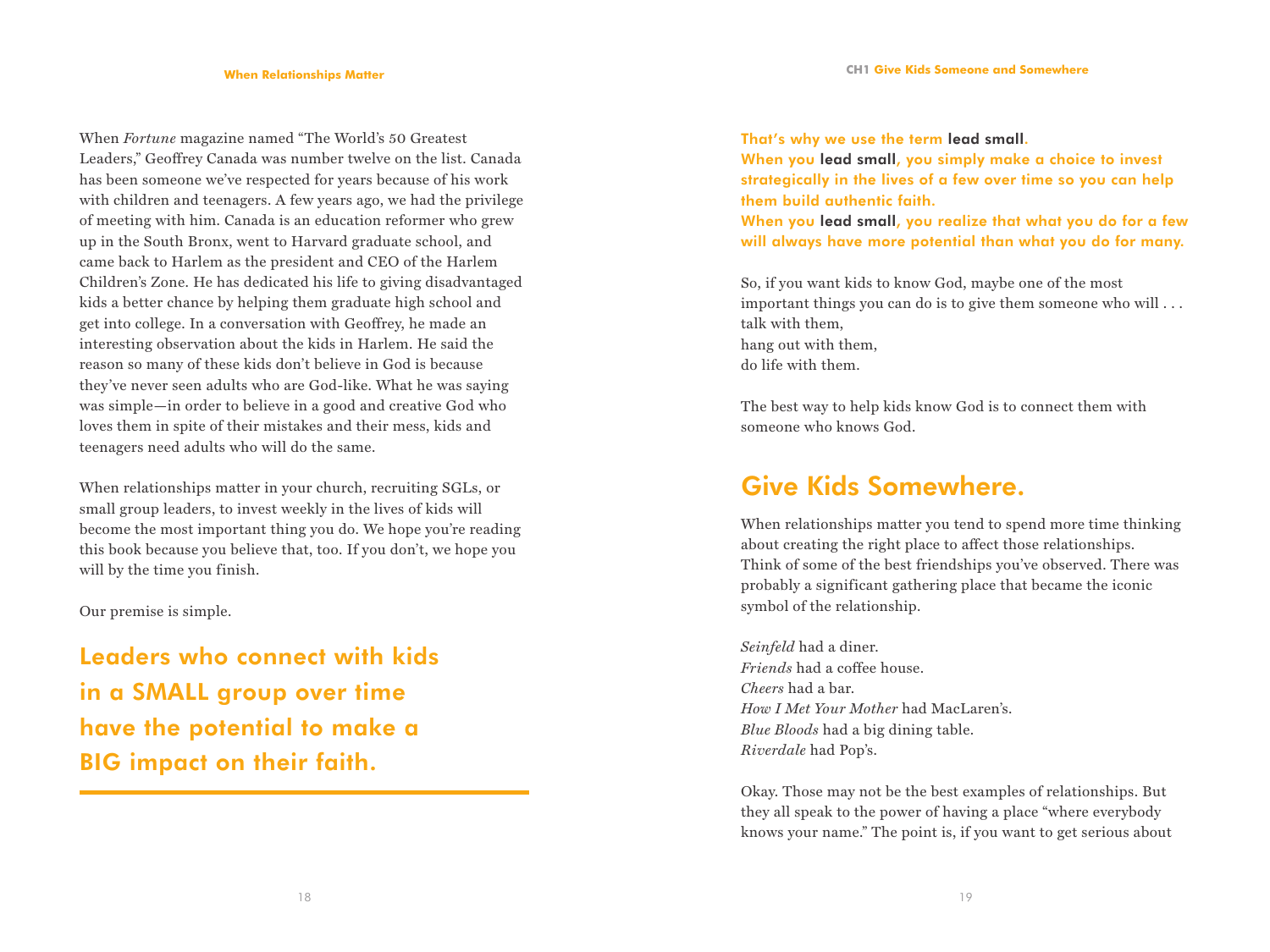influencing the hearts of this generation, you have to think about creating an actual, visible, consistent place where they know they belong.

A few years ago during a message, I (Reggie) was teaching at our annual Orange Conference and I had my daughter Hannah come up with me. She's an amazing artist and the fact that she's graduated from painting on our walls to painting on a professional canvas made her the perfect candidate to help me express this idea. As I began teaching this concept to the room, she began painting, and each word created a new brushstroke. By the end she had painted this beautiful table surrounded by every kind of chair you can think of. Across the canvas was painted the phrase, "There is always a place for you."

That's our role. To provide a place where there's always room at the table for a kid or teenager. To create a space where they know they belong.

From that point on we've used a chair to represent the idea of inclusion. The idea that the church should be the safest place. Where every kid or teenager can find their seat at the table.

When it comes to designing environments, no organization has more opportunity than the church. Unfortunately, some of us have insisted for a long time the Church is not a place, but rather it's people. Maybe we've forgotten that people still need a place. And that, realistically, the Church is both.

For nearly two thousand years, the Church has met in homes, catacombs, restaurants, buildings, cathedrals, tents, theatres, town halls, coffeehouses, storefronts, schools, and hotels. What do all these have in common, besides the fact that they're all nouns? They were actual, physical places where groups of people could meet. Regardless of your denomination or worship style, the local

church has always been a place where people can sit down and engage in a learning and worship experience.

The point is, you need a place. Regardless of how you define the Church, you can't ignore that one of its primary functions is to make it easier for people to assemble. The Church has always involved a location. Ideally, the Church may be made up of people, but practically the Church has to assume a responsibility to establish a place where multiple people can actually meet.

Think about it this way:

The Church can't force people to follow Jesus. The Church can't demand that people embrace the Gospel. The Church can't dictate that everyone connects relationally.

But the Church *can* create a safe and relevant place for people to engage, learn, and connect. Every church, regardless of its size or budget, can create an environment that makes it easier for kids and teenagers to experience authentic relationships.

4499

It's difficult to lead kids somewhere if you don't know where you're leading them.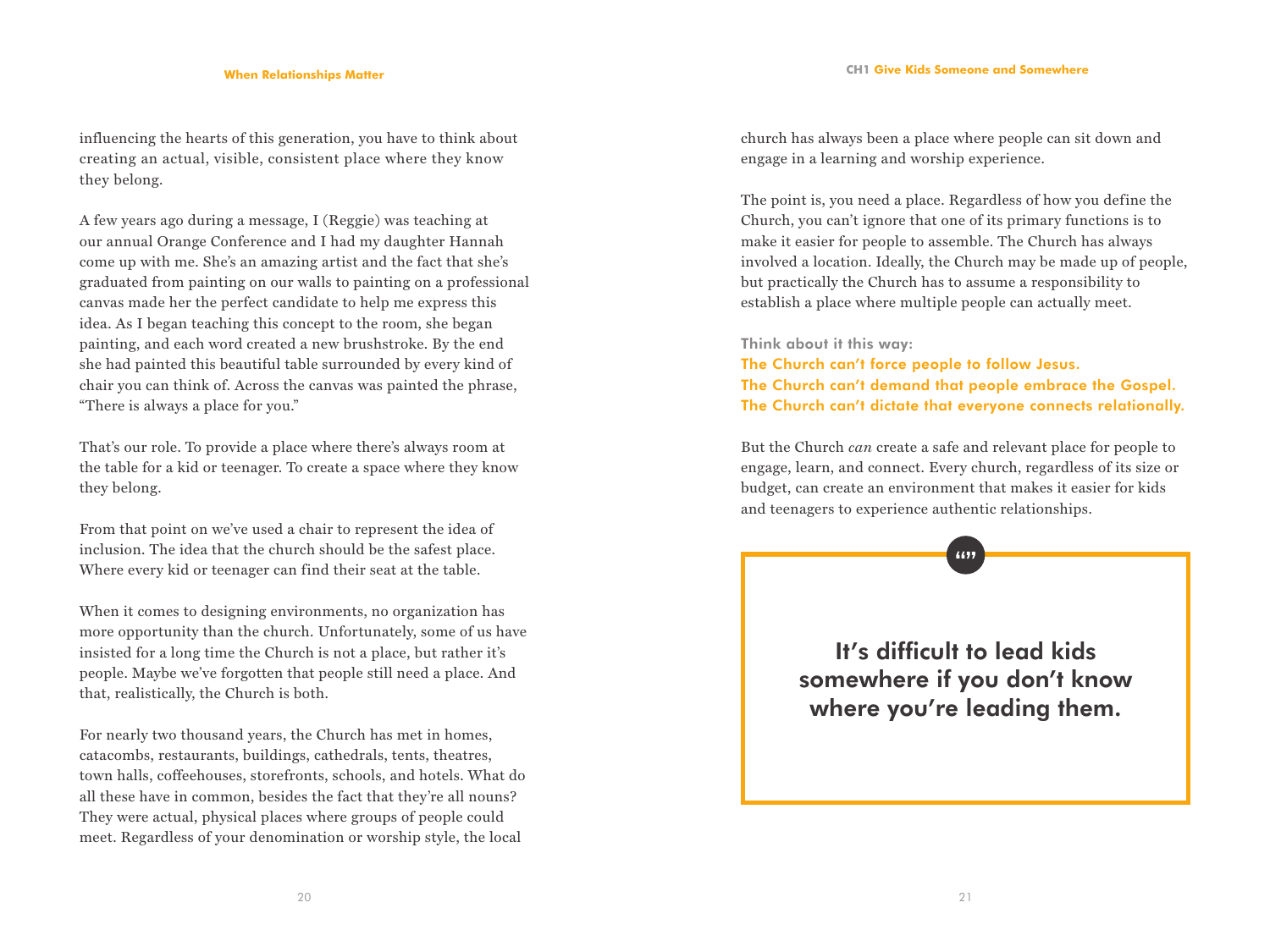One of the most important things your staff should do as a team is prioritize which place is most important in your church. Some churches have so many programs or environments it's easy to have competing systems that confuse people and dilute their potential to influence a kid's faith. That's why we think every church should ask this key question, "Where do you want someone to be?" If we amplified this question, we could say it in a number of ways.

- Where do you want kids to ultimately be so you can influence their faith and character?
- Where is the most optimal environment in your church for kids to have the best potential to grow in their relationship with Jesus Christ?
- If every week, kids or teenagers can only show up one time, experience one environment, participate in one activity, where would you tell them to go?

Every church needs to ask and answer questions like these if they hope to lead kids to a more authentic faith. Since you have limited resources, volunteers, and time, it's essential to prioritize which environment in your church is most important. It's difficult to lead kids somewhere if you don't know where you're leading them. So, what's your answer to the question, "Where do you want kids to be?"

Is it Sunday school?

Is it children's church?

Or is it Activate Live? (The weekly program for your teenagers not the yogurt.)

Go ahead and decide. Until you do, you can't really be strategic in how you organize your ministry. We think the best answer to the question is:

Whichever environment connects a small group of kids with a consistent leader.

(If we were in a restaurant eating lunch, this is when we'd draw a dot and a circle to represent a small group and a leader.)

Generally speaking, we use these terms to clarify two big ideas:

Small group: a consistent gathering of a few for the purpose of growing in their relationship with God and each other.

Small group leader (SGL): someone who chooses to invest in the lives of a few to encourage authentic faith.

So, if you ask us the question, "Where do you want kids or teenagers to be?" Our answer will be, "in a small group." You can pick a different answer, but just remember: everything else in your culture will be affected by how you respond to this question. When you create a relationally driven culture, you establish a priority with everyone in your ministry that everything you do should somehow point to relationships. We think that if relationships really matter, then small groups should become the primary focus of your ministry strategy.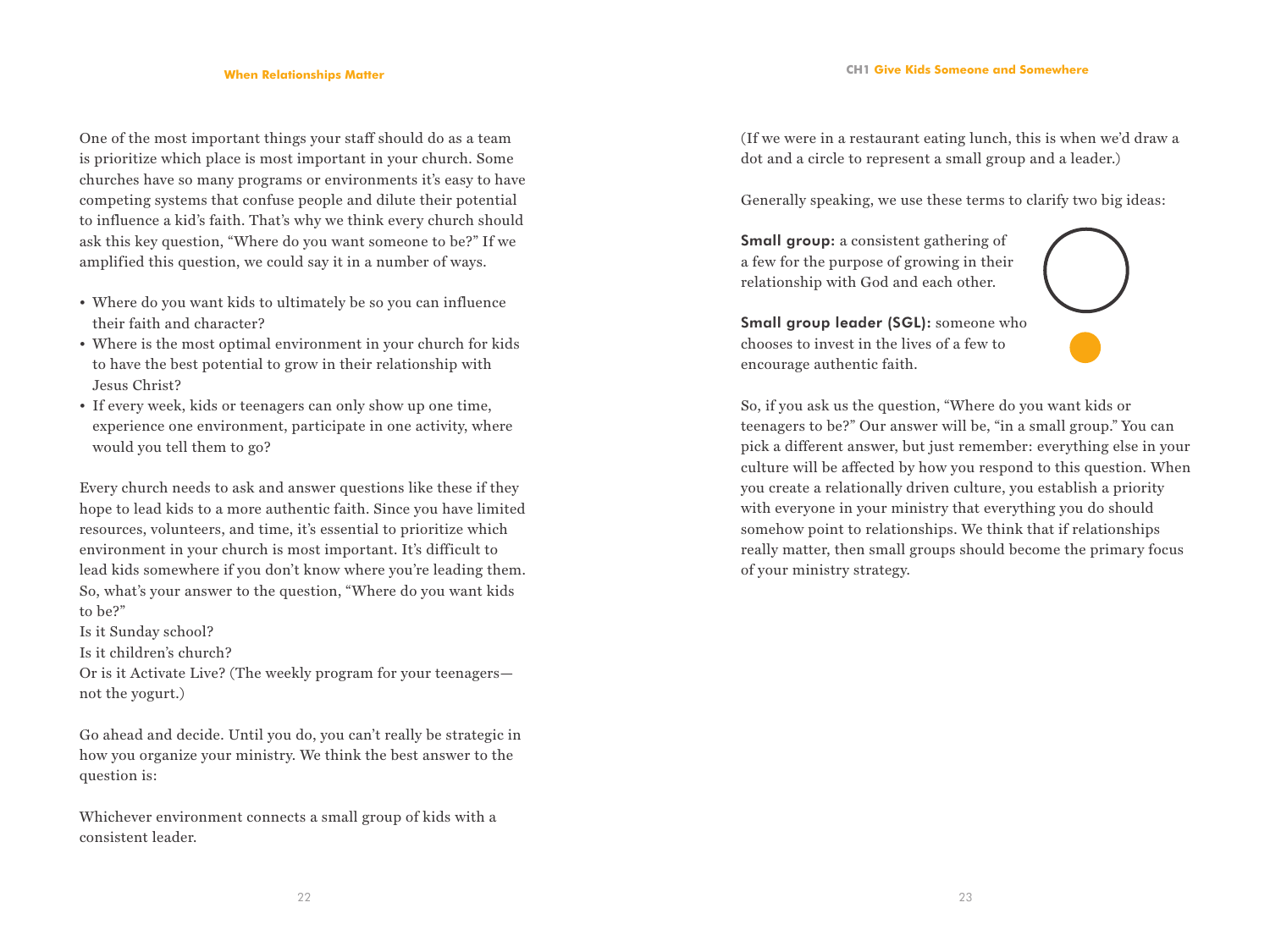## AUTHORS

### REGGIE JOINER

Since someone on this writing team needed a little "experience," we thought maybe this was a good selection. Reggie Joiner is the founder and CEO of Orange, a non-profit organization whose purpose is to influence those who influence the next generation. Orange (ThinkOrange.com) provides resources and training for churches and organizations that create environments for parents, kids, and teenagers.

Prior to Orange, Joiner co-founded North Point Community Church in Alpharetta, Georgia, with Andy Stanley. During his 11 years as the Executive Director of Family Ministry, he developed a new concept for relevant ministry for children, teenagers, and married adults. If you end up road tripping with him across the country on Orange Tour, be prepared to stop at every antique store along the way. He has found a way to wear orange for 4,773 days and counting.

Reggie has authored and co-authored books including, *Think Orange*, *Seven Practices of Effective Ministry*, *Parenting Beyond Your Capacity*, *Lead Small*, It's *Just a Phase*, *New Kind of Leader*, and *Don't Miss It*. He and his wife Debbie live north of Atlanta and have four children, four grandchildren, and five granddogs. For more information about Reggie Joiner, visit ReggieJoiner.com or follow him on Instagram @ReggieJoiner.

#### KRISTEN IVY

It's hard to talk about small groups without getting some input from a small group leader. (Have you ever noticed how some small group leaders have opinions about how small groups should work?) Kristen has 15 years of experience leading small groups of middle school and high school girls. Her opinions about creating a small group culture come from years of reflecting on what ministry leaders can do to help the small group experience win. Ivy is Executive Director of Messaging at Orange. Before beginning her career at the company in 2006, she was a high school biology and English teacher, where she learned first-hand the joy and importance of influencing the next generation. She received her Master of Divinity in 2009. At Orange, Ivy has played an integral role in the evolution of the preschool, elementary, and high school curriculum, and has shared her experiences at speaking events across the country. Ivy is co-author of It's *Just a Phase* and *Don't Miss It*. She is a collegiate-cheerleading-captainturned-theologian whose dream is to star in Cirque du Soleil.

Ivy lives in Cumming, Georgia, with her husband Matt, and her three children, Sawyer, Hensley, and Raleigh. For more information about Kristen Ivy, visit KristenIvy.com or follow her on Instagram @\_Kristen\_Ivy.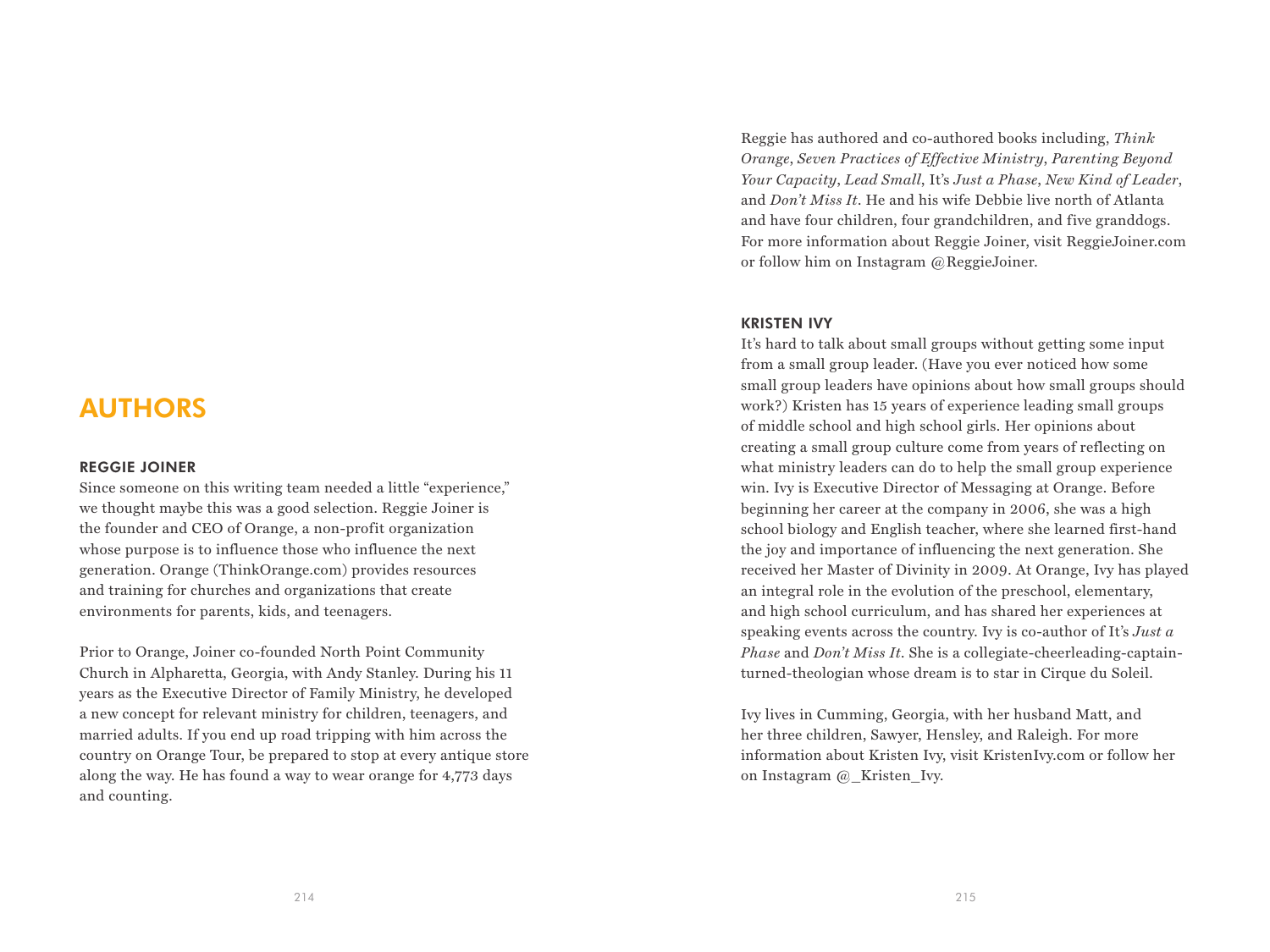#### **TOM SCHEFCHUNAS**

Tom (or as most call him, Shef) has worked with students and adult leaders for over 20 years. He has been a teacher, coach, high school principal, student pastor, and father. He has a passion for recruiting and developing small group leaders, which is a big reason why he co-wrote the book *Lead Small* with Reggie Joiner. Shef has a degree in Physics and Education from Grove City College, a Masters in Educational Leadership from Georgia State, and a Masters in Biblical Studies from Dallas Theological Seminary.

Shef was the Multi-Campus Director of Middle School at North Point for 13 years where he poured into hundreds of volunteers and leaders at five campuses. For four years, Shef led the Student Initiatives at Orange, and is now leading Youth Specialties, a 50 year old organization committed to encouraging, equipping, and providing community for youth leaders. His passions involve working with, developing, and consulting volunteer and professional church leaders all over the world.

He and his wife Julie have three kids, and they swim and bike their way all over Georgia. Follow him on Instagram @coachshef.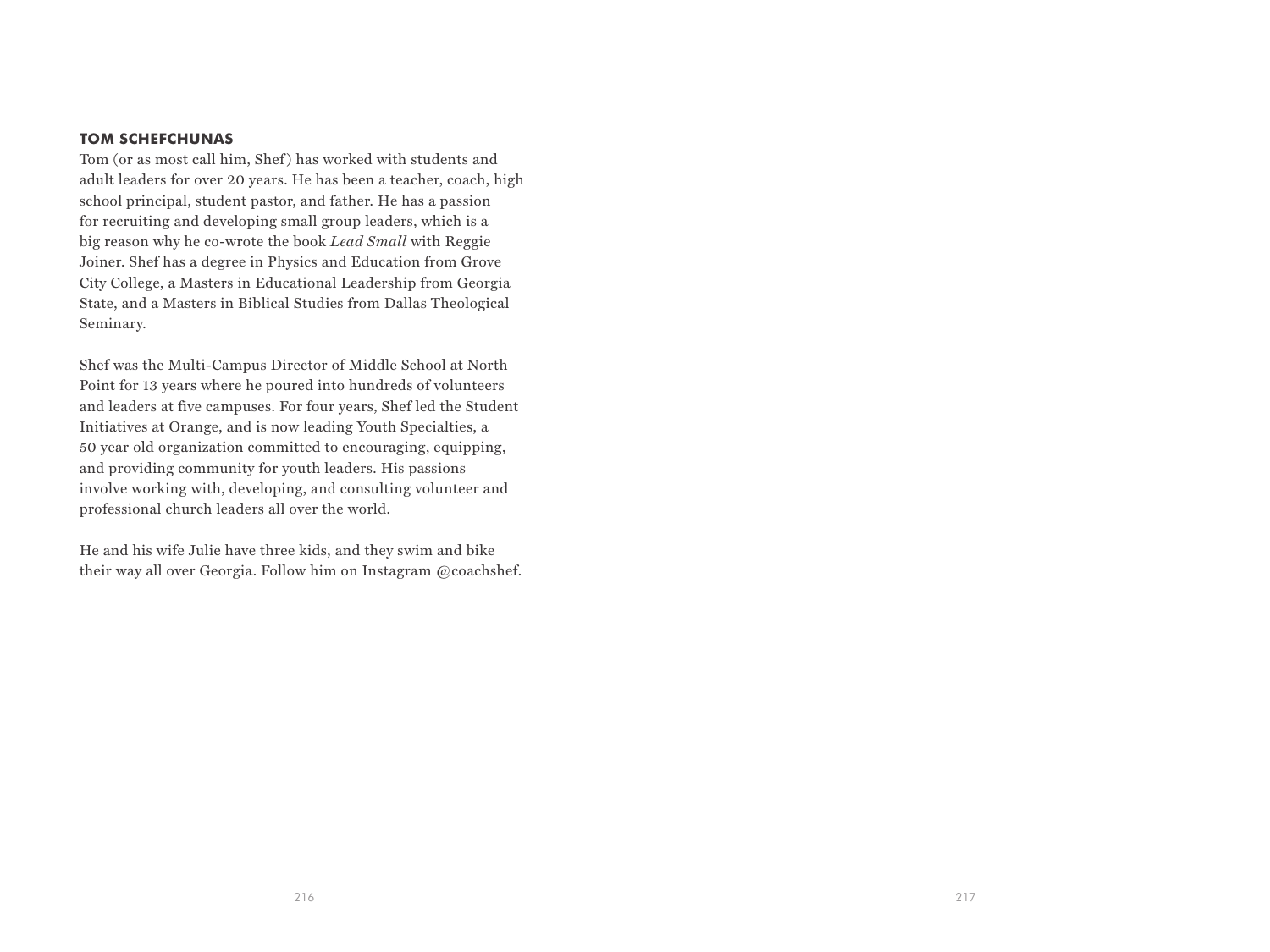# **LEAD SMALL**

## **OVER 100,000 COPIES SOLD**

5 Big Ideas Every Small Group Leader Needs to Know (the perfect resource to set your SGLs up to win!)



Check out the *Lead Small* book and our whole suite of resources to train SGLs at LeadSmall.org

# **IT'S JUST A PHASE SO DON'T MISS IT**

Why Every Life Stage of a Kid Matters and at Least 13 Things Your Church Should Do About It



### Find it at OrangeStore.org

218 219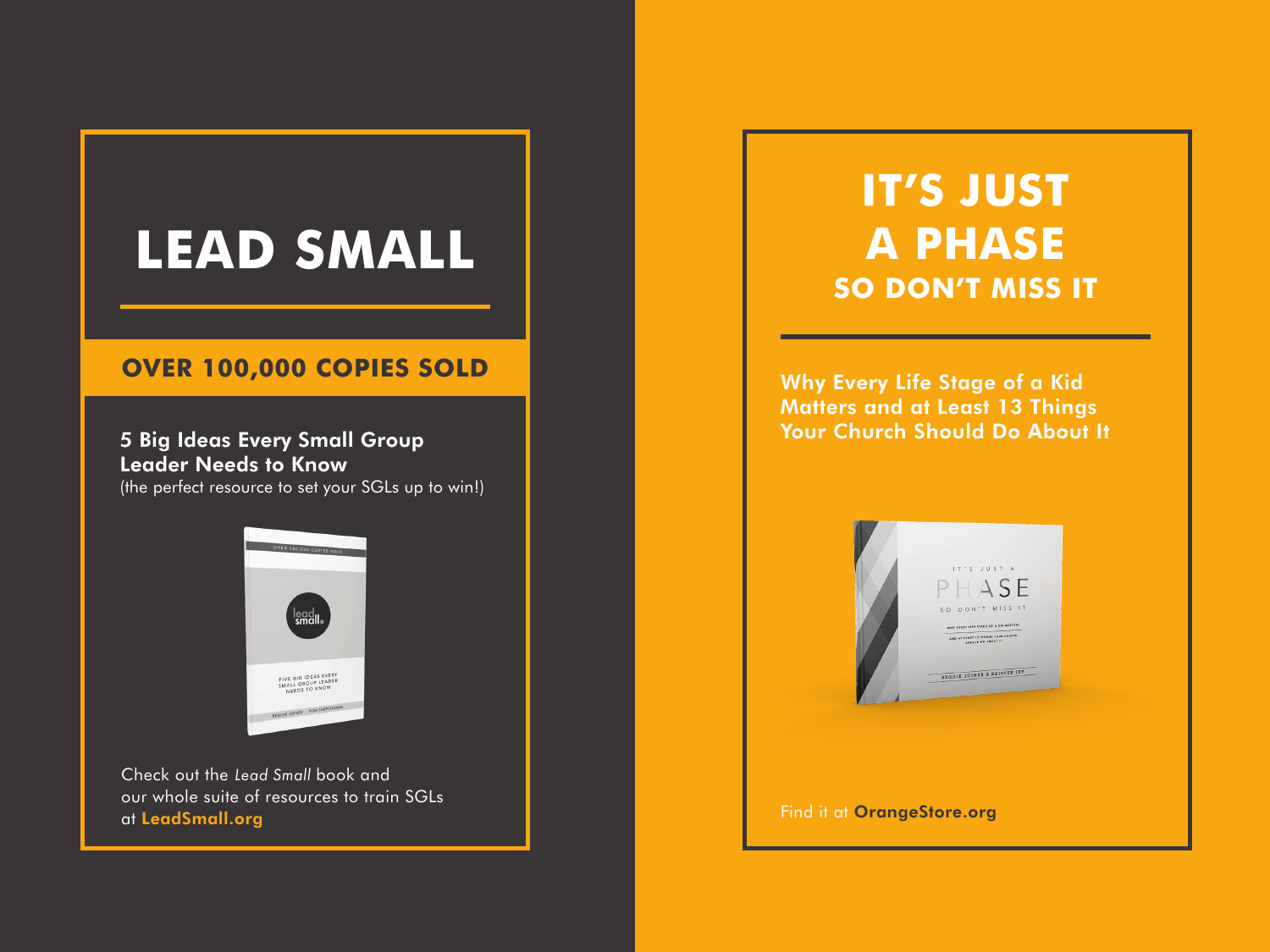# **THINK ORANGE**

## Two combined influences can make a greater impact than just two influences.

When you think Orange, you rethink the way you do ministry for kids and teenagers.



Find it at OrangeStore.org

# **WEEKLY**

# A Weekly Digital Strategy to Train Volunteers and Engage Parents

You want to engage parents and volunteers every week because you want parents and volunteers to engage kids every week.

### But life is busy (and that's not all you do) so we're here to help with . . .

- // Customizable E-mails
- // Easy-to-use Social Media Plans
- // Editable Resources

220 221



Learn more at **GoWeekly.com**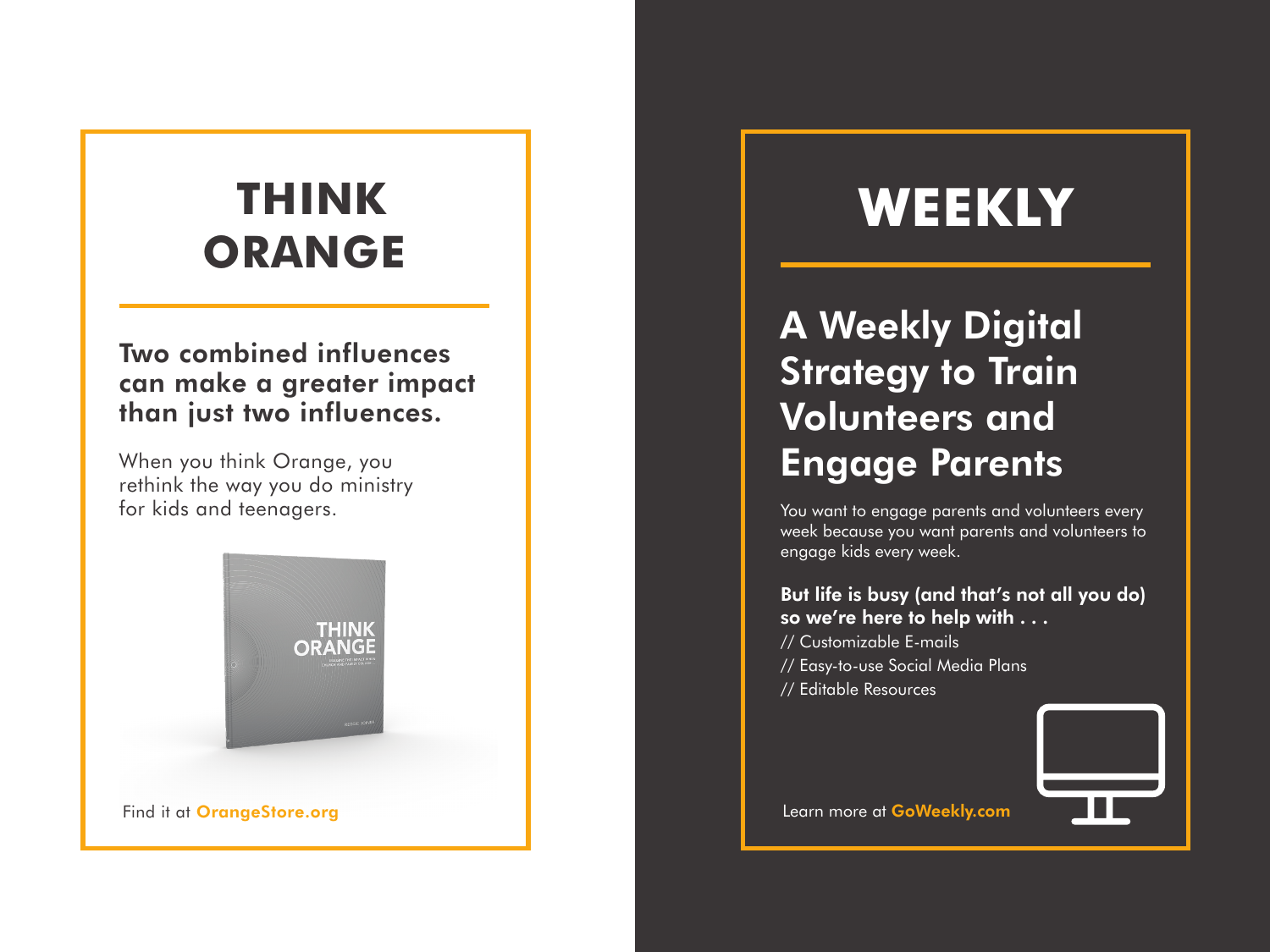# **ORANGE APPS**

# Customizable Apps for Your Church



Download the Lead Small App Available for Free on IOS and Android

### Customize this app for your volunteers and give them . . .

// Easy Access to Curriculum // Simple Small Group Rosters // Ministry Specific Notifications

Learn more at OrangeApps.Church